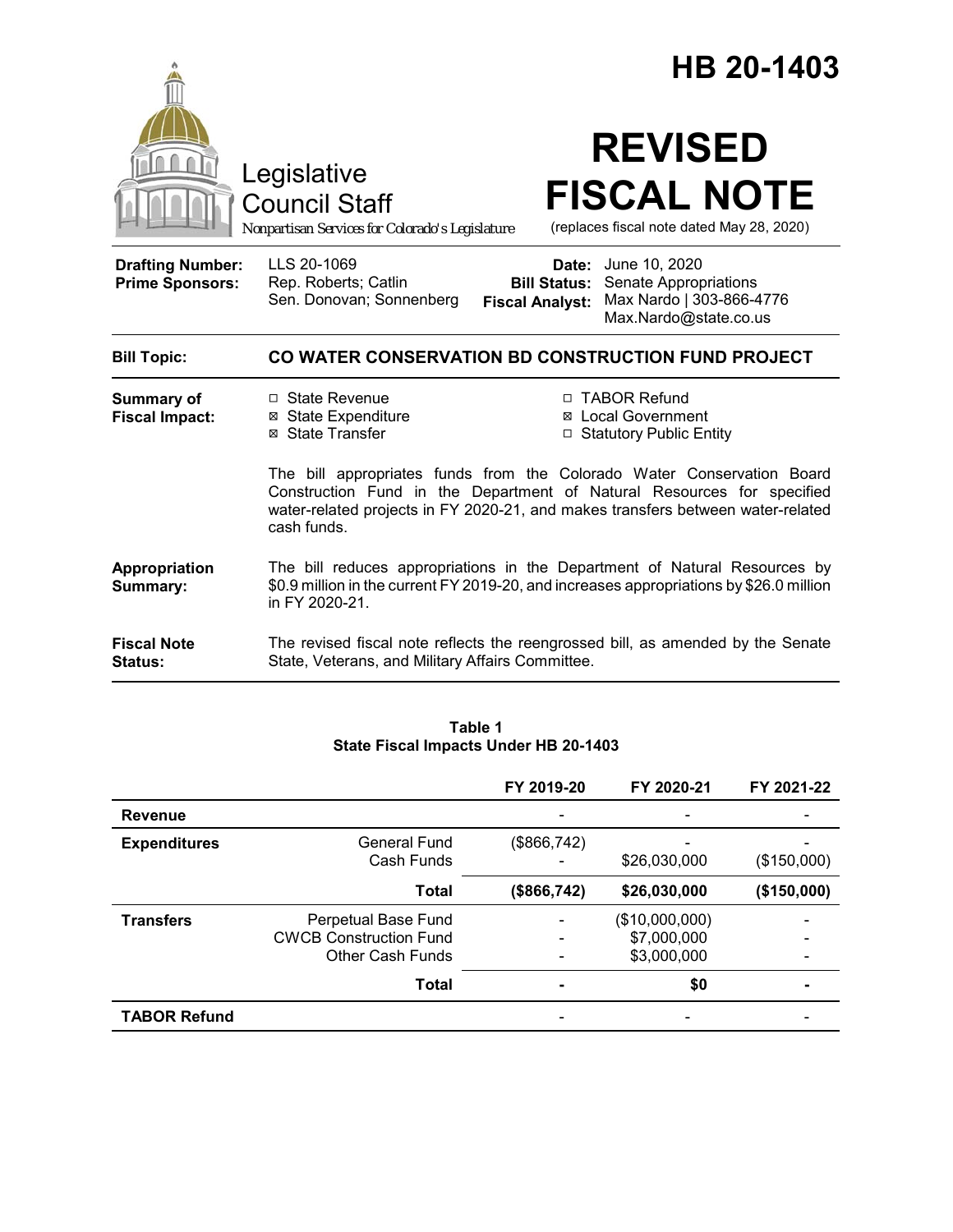June 10, 2020

# **Summary of Legislation**

The bill appropriates funds from the Colorado Water Conservation Board (CWCB) Construction Fund in the Department of Natural Resources (DNR) to the CWCB and the Division of Water Resources for specified water-related projects. In addition, the bill transfers money between water-related cash funds. The bill also does the following:

- reduces and extends an existing General Fund appropriation for the development of a Colorado River demand management program;
- extends the repeal date of the Water Efficiency Grant Program from July 1, 2020, to July 1, 2030;
- eliminates annual funding for the Water Education Foundation; and
- allows the CWCB board to recommend funding for treated water distribution systems.

In addition, the bill authorizes the CWCB to make \$130.5 million in loans from the Severance Tax Perpetual Base Fund as follows:

- \$23,230,000 to the Pueblo Conservancy District to repair levees within the city;
- \$90,000,000 to the Southeastern Colorado Water Conservancy District for cost-share funding for the Frying Pan-Arkansas Project; and
- \$17,250,800 to the Tunnel Water Company to rehabilitate the Laramie-Poudre tunnel. The CWCB may also make this loan from the CWCB Construction Fund.

#### **State Revenue**

Revenue will be generated from the interest on water project loans authorized by the bill. This amount will depend on the terms of the loans and cannot be determined at this time.

#### **State Transfers**

For FY 2020-21, the bill transfers \$10.0 million from the Severance Tax Perpetual Base Fund to the CWCB Construction Fund. In addition, the bill transfers up to \$3.0 million from the CWCB Construction Fund as follows:

- \$1.0 million to the Fish and Wildlife Resources Fund; and
- an amount sufficient to restore the Litigation Fund balance to \$2.0 million.

#### **State Expenditures**

The bill modifies state expenditures as follows:

- reduces by \$866,742 an existing General Fund appropriation for development of a Colorado River demand management program in the CWCB, and extends that appropriation from FY 2019-20 to FY 2020-21;
- eliminates \$150,000 of annual funding from the CWCB Construction Fund to Water Education Colorado beginning in FY 2020-21; and
- appropriates \$26.2 million in FY 2020-21 for water-related projects paid from the CWCB Construction Fund. The funds are continuously appropriated and remain available for the designated purposes until fully expended. Affected projects are listed in Table 2.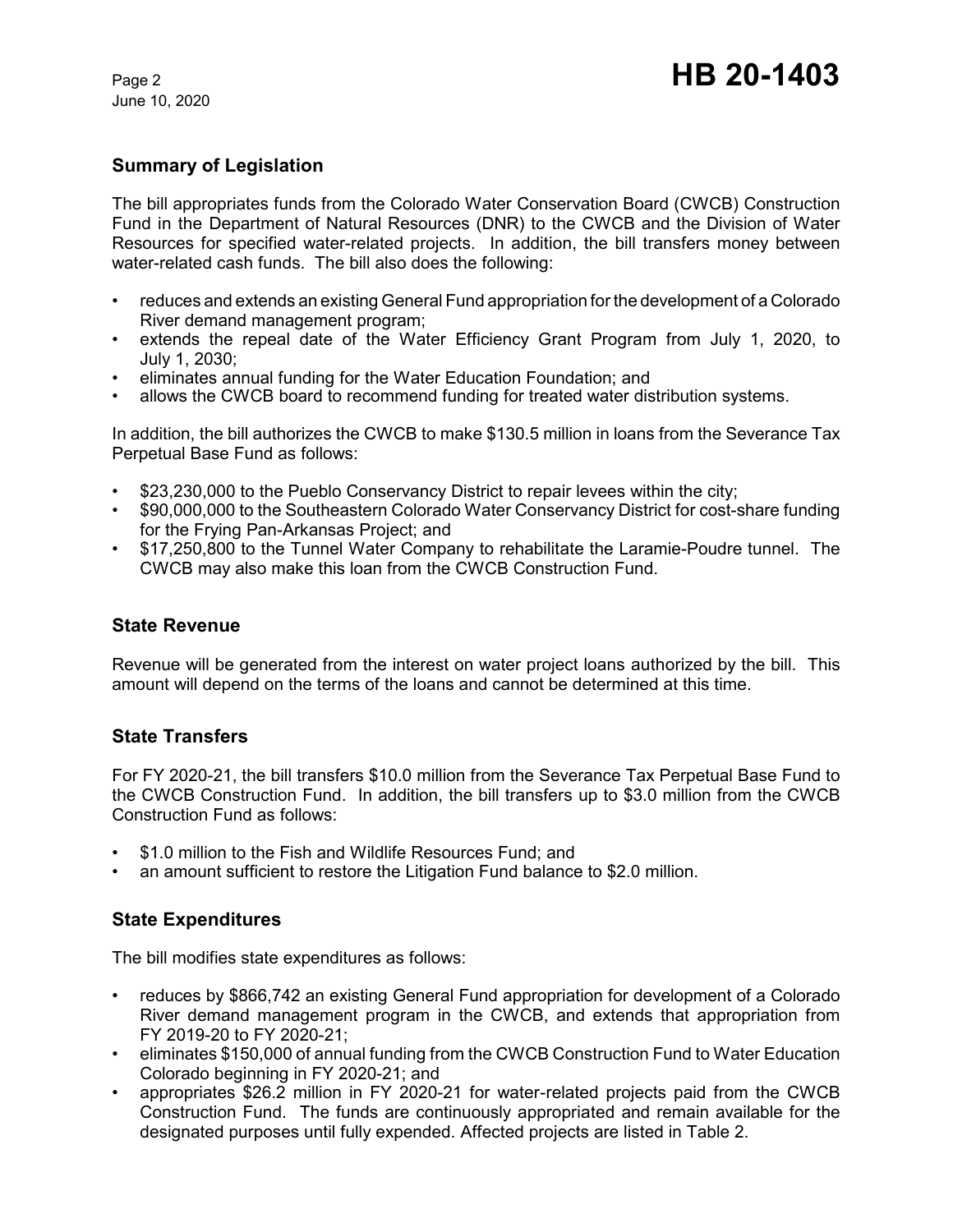# Page 3 **HB 20-1403**

# **Table 2**

## **FY 2020-21 Appropriations for Water-Related Projects in HB 20-1403**

| <b>Projects</b>                                                                                                                                                                                                                                            | FY 2020-21   |
|------------------------------------------------------------------------------------------------------------------------------------------------------------------------------------------------------------------------------------------------------------|--------------|
| Satellite monitoring system maintenance - to renovate existing gauging stations;<br>replace outdated collection platforms; upgrade transmission components; fund stream<br>gauge flood hardening projects; and fund flood-related data collection efforts. | \$380,000    |
| Colorado Floodplain Map Modernization Program - to continue assistance to<br>communities to revise and improve floodplain studies and maps.                                                                                                                | \$500,000    |
| Weather Modification Permitting Program - to assist water conservation and<br>conservancy districts and water providers with the development of cloud seeding<br>programs.                                                                                 | \$350,000    |
| Colorado Mesonet Project - to support the project at the Colorado Climate Center<br>at Colorado State University.                                                                                                                                          | \$150,000    |
| Acquisition of LIDAR data - to acquire light detection and ranging data to develop<br>accurate flood hazard, debris flow, and fluvial hazard mapping.                                                                                                      | \$200,000    |
| Arkansas River Decision Support System - to continue implementation of the<br>Arkansas River Decision Support System, as identified in the feasibility study<br>completed in December 2011.                                                                | \$500,000    |
| Colorado Decision Support System operations and maintenance - to continue to<br>operate and maintain the Colorado Decision Support System, which provides data and<br>analytical tools to assist with water resources planning.                            | \$500,000    |
| Water forecasting partnership project - to support the development of new sensing<br>data, equipment, and modeling in order to better estimate volumetric water supply.                                                                                    | \$350,000    |
| Water Loss Control Initiative - to conduct training workshops on water loss control<br>methodology, and to provide technical assistance on water system management.                                                                                        | \$1,000,000  |
| Continuation of Watershed Restoration Program - for various projects to support<br>watershed health and goals outlined in the state water plan.                                                                                                            | \$4,000,000  |
| Alternative Agricultural Transfer Methods Grant Program - to support various<br>transfer methods as alternatives to permanent dry-up of agricultural lands.                                                                                                | \$750,000    |
| <b>Continuation of state water plan</b> - to fund grants, studies, programs, or projects that<br>assist in implementing the state water plan.                                                                                                              | \$7,500,000  |
| Frying Pan-Arkansas grants - to provide cost-share funding for the Frying Pan-<br>Arkansas project, which helps provide drinking water to six counties.                                                                                                    | \$10,000,000 |
| <b>Total</b>                                                                                                                                                                                                                                               | \$26,180,000 |

# **Local Government**

The majority of the funding provided by this bill will benefit local water districts or water providers.

## **Effective Date**

The bill takes effect upon signature of the Governor, or upon becoming law without his signature.